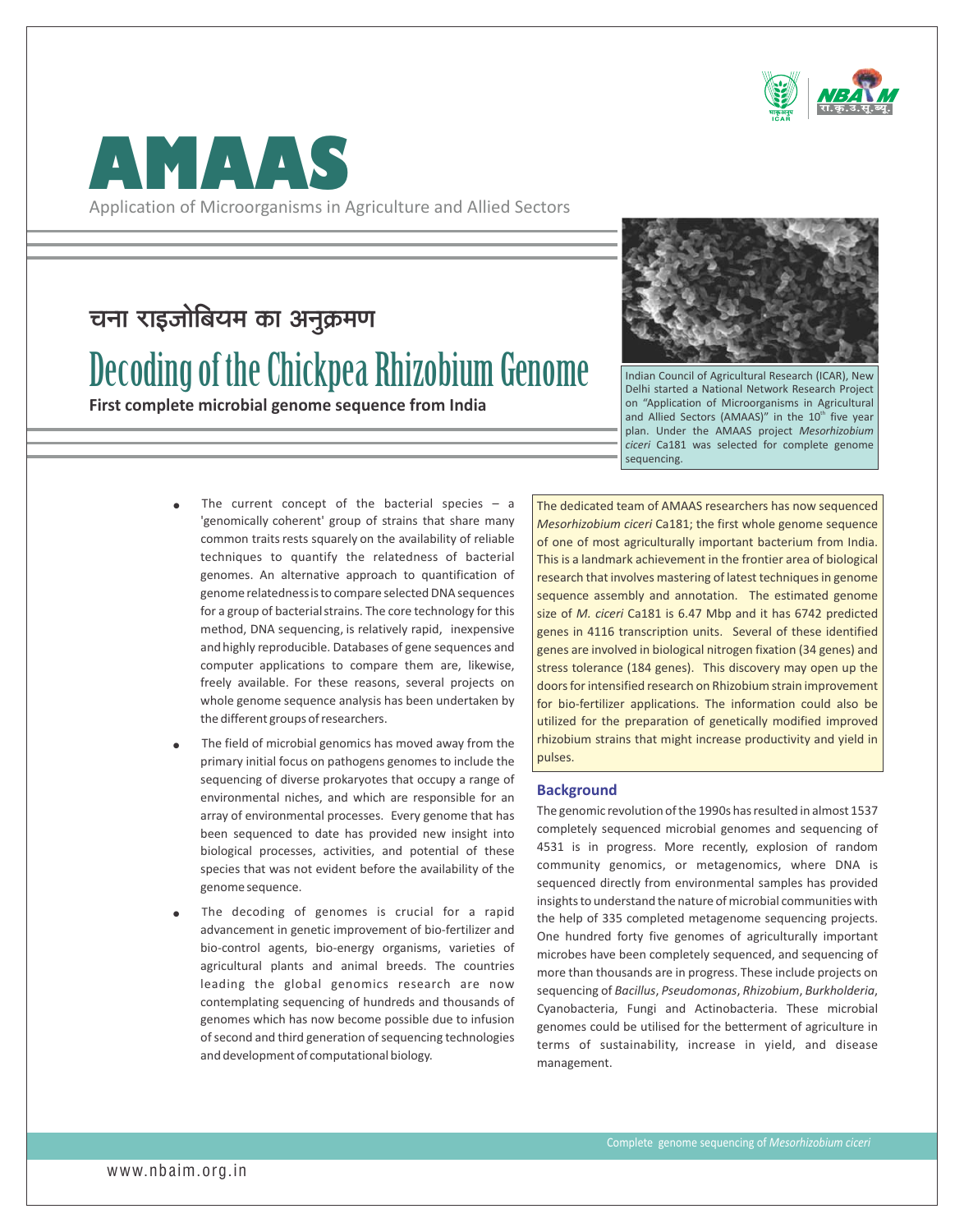

In the traditional genome sequencing approach, the chromosomal DNA is first cloned into Bacterial Artificial Chromosomes (BACs), or small plasmids, and di-deoxy chain termination sequencing (Sanger sequencing) is used to determine the sequences. In the alternative approach used here, the chromosomal DNA was sequenced without cloning, using next-generation sequencing techniques, particularly 454 pyrosequencing and Illumina Solexa. Pyrosequencing has much higher throughput, larger read length and a lower error rate per base sequenced compared to Sanger sequencing.

The project is registered with international registration authorities (Table 1). Internationally only 12 Rhizobium strains have been sequenced and now 13<sup>th</sup> one i.e. M. ciceri Ca181 sequenced which is the first complete agriculturally important microbial genome sequence to be released from India.

The completion of genome sequencing of *M. ciceri* Ca181 has unveiled the specific properties encoded by the genes that work in a coordinated manner to control specific metabolic pathways. After the functional validation of different gene clusters predicted by annotation of genome, we will understand the reason of uniqueness of this bacterium, resulting in discovery of several newgenes*,* operons and proteins.



Fig. 1 Ketolactose test; Plates showing colour change of *Agrobacterium* (A) on Ketolactose medium after addition of Benedict's reagent whereas *M. ciceri* Ca181 (B) did not change.



## *Mesorhizobium ciceri* **Ca181**

*M. ciceri* Ca181 was isolated from the chickpea root nodules from the fields of Haryana. It is an indigenous strain of India. This bacterium was selected for genome sequencing because it has efficient nitrogen fixation ability*,* showed good nodulation and significant high competitiveness among other chickpea Rhizobia, and significantly enhance the chickpea yield*.* This strain has been tested in all India coordinated trials at different locations in different agro-climatic regions and soil types .

*M. ciceri* Ca181 is a gram negative, non-spore forming, motile, rod shaped aerobic bacterium. Colonies of *M. ciceri* Ca181 are translucent, milky white as seen after 6-8 days of growth on Yeast Extract Mannitol Agar bacterial medium at 28<sup>°</sup>C with a generation time of 8h.

Chickpea Rhizobium (*M. ciceri*) is estimated to add 24-40 kg of nitrogen per hectare in a cropping season. Rhizobium cultures are used as biofertilizer in the legume crops but there is a need to develop improved Rhizobium strains that may fix more nitrogen and could be more competitive when added to the soil as biofertilizer. Knowledge of complete genome structure of the Rhizobium will help to develop improved bio-fertilizer strains.

**Registration of the Genome Sequencing Project (NCBI)**

| <b>Organism name</b>           | Mesorhizobium ciceri               |
|--------------------------------|------------------------------------|
| <b>Strain</b>                  | <b>Ca181</b>                       |
| <b>NCBI Genome Project ID</b>  | 40923                              |
| <b>Locus Tag</b>               | M1C                                |
| <b>Contact person</b>          | Prof. D. K. Arora (Director NBAIM) |
| <b>Submitting Organization</b> | NBAIM, Mau, India                  |
| Chromosome                     | One                                |
| Genome Size                    | 8.0 Mb                             |
| URL                            | http://www.nbaim.org.in            |
| <b>Sequencing centre</b>       | NBAIM/NRCPB /NBPGR/IIVR            |
| <b>Consortium Name</b>         | AMAAS                              |
| <b>Sequencing Technology</b>   | ABI Sanger/454-FLX                 |
|                                | Pyroseuencing/Solexa-illumina      |
| <b>Sequencing Depth</b>        | 20X                                |

Table. 1 Details of *M. ciceri* Ca181 Genome Sequencing Project Registration at National Centre for Biotechnology Information, U.S.A





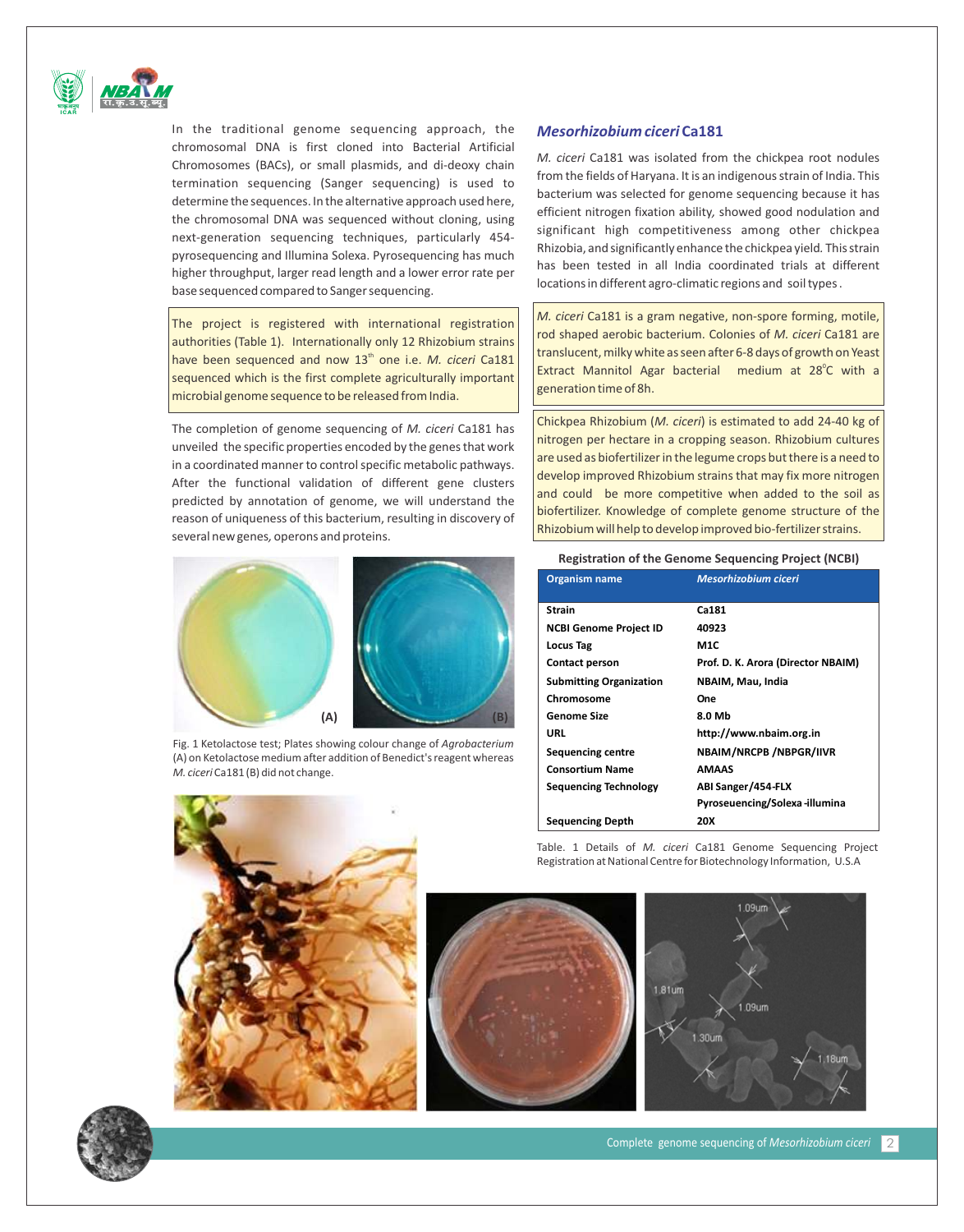





Fig. 2 Plates showing growth of *Agrobacterium* (A) on Hoeffer's medium whereas *M. ciceri* Ca181 (B) did not show any growth

Table.2 Carbon utilization pattern of *M. ciceri* Ca181

| <b>S. No.</b>  | Carbohydrate<br>source | <b>Result</b> | S.No. | Carbohydrate<br>source          | <b>Result</b>  |
|----------------|------------------------|---------------|-------|---------------------------------|----------------|
| $\overline{1}$ | Lactose                | ÷             | 18    | <b>Dulcitol</b>                 | $\overline{a}$ |
| $\overline{2}$ | Xylose                 | $\ddot{}$     | 19    | Inositol                        |                |
| 3              | Maltose                | ÷             | 20    | Sorbitol                        |                |
| $\overline{4}$ | Fructose               |               | 21    | <b>Mannitol</b>                 |                |
| 5              | Dextrose               | $\ddot{}$     | 22    | Adonitol                        |                |
| 6              | Galactose              | $\ddot{}$     | 23    | $\alpha$ -methyl-D<br>Glucoside |                |
| $\overline{7}$ | Raffinase              | ä,            | 24    | <b>Ribose</b>                   | $+$            |
| 8              | <b>Trehalose</b>       | ÷,            | 25    | Rhamnose                        | $\ddot{}$      |
| 9              | Melibiose              | $\ddot{}$     | 26    | Cellobiose                      | $\ddot{}$      |
| 10             | <b>Sucrose</b>         | ä,            | 27    | Melezitose                      |                |
| 11             | L Arabinose            | $\ddot{}$     | 28    | $\alpha$ -methyl-D<br>Mannoside |                |
| 12             | Mannose                | $+$           | 29    | <b>Xylitol</b>                  | ٠              |
| 13             | Inulin                 |               | 30    | <b>ONPG</b>                     |                |
| 14             | Sodium<br>gluconate    |               | 31    | <b>Esculin</b>                  | $\ddot{}$      |
| 15             | Glycerol               |               | 32    | D Arabinose                     | $\ddot{}$      |
| 16             | Salicin                | $\ddot{}$     | 33    | <b>Citrate</b>                  |                |
| 17             | Glucosamine            | ÷             | 34    | Malonate                        |                |
| 18             | <b>Dulcitol</b>        |               | 35    | Sorbose                         |                |

Primary check of the authenticity of *M. ciceri* Ca181 culture was done using ketolactose test (Fig. 1) and growth on Hoeffer's alkaline medium (Fig. 2). The bacterium was also screened for utilization of different carbohydrates (Table 2) and tolerance to different concentrations of sodium chloride. *M. ciceri* Ca181 did not have ability to solubilize the soil phosphate was also screened against various antibiotics.

#### **Nodulation and Acetylene Reduction Assay**

The nodulation ability of *M. ciceri* Ca181 on chickpea (*Cicer arientinum var.* BG256) was tested along with few other selected strains*.* Nitrogen fixation activities of root nodules were assayed by the acetylene reduction technique. Sections of nodulated roots were incubated in serum bottles in air with 0.1 atmosphere of acetylene. The amount of ethylene produced was measured by gas chromatography. After the assay, nodules were detached from the root and weighed. Acetylene reduction activity was calculated (Table 3).

| <b>Isolate</b>               | <b>Fresh</b><br><b>Nodule</b><br>weight<br>(g <sub>m</sub> ) | <b>Nitrogen</b><br>ase<br>activity            | No.<br>of<br>pods         | Fresh<br>seed<br>weight<br>(g <sub>m</sub> ) | No.<br>of<br>flow<br>ers            | <b>Fresh</b><br><b>Shoot</b><br>weight<br>(gm) |
|------------------------------|--------------------------------------------------------------|-----------------------------------------------|---------------------------|----------------------------------------------|-------------------------------------|------------------------------------------------|
| M. ciceri<br>Ca181           | 0.818<br>0.818<br>0.487                                      | 1941.62<br>6<br>743.990<br>105.53             | $\overline{2}$<br>5<br>9  | 0.031<br>0.786<br>0.457                      | $\overline{3}$                      | 3.009<br>3.727<br>4.870                        |
| M. ciceri<br><b>TAL620</b>   | 0.218<br>0.098<br>0.341                                      | 1310.9<br>73.50<br>308.954<br>3               | $\mathbf{1}$<br>3<br>12   | 0.037<br>0.136<br>0.470                      | 3<br>$\mathbf{1}$<br>$\mathfrak{p}$ | 5.213<br>4.072<br>7.728                        |
| M. ciceri<br>CH <sub>1</sub> | 1.045<br>0.490<br>0.622                                      | 1079.99<br>$\overline{0}$<br>50.66<br>77.2186 | $\overline{4}$<br>10<br>5 | 0.632<br>1.020<br>0.526                      | $\overline{1}$<br>$6\overline{6}$   | 5.956<br>6.897<br>3.413                        |
| M. ciceri<br>KT1001          | 0.480<br>0.480<br>0.477                                      | 1011.82<br>08<br>629.07<br>308.95             | 5<br>$\overline{4}$<br>5  | 0.226<br>0.211<br>0.705                      | $\overline{7}$<br>4<br>3            | 5.093<br>6.188<br>4.685                        |
| M. ciceri<br>KT1002          | 1.050<br>0.818                                               | 1932.27<br>6<br>4202.58                       | 13<br>5                   | 2.503<br>0.263                               | $\overline{3}$<br>4                 | 7.852<br>5.247                                 |

Table.3 Acetylene Reduction activity or Nitrogenase activity study of *M. ciceri* Ca181 with other chickpea rhizobium strains.

#### **16S rDNA amplification and sequencing**

The total chromosomal DNA of *M. ciceri* Ca181 was isolated and PCR was performed using the primer pair 5'-AGAGTTTGATCCTGGCTAG and 5'-AAGGAGGTGATCCAGCCGCA-3. The products were run on agarose gel and documented before sequencing.

Amplified product was gel eluted and purified for sequencing. DNA sequences of the PCR products were determined using Big Dye Terminator Cycle Sequencing Kit (Applied Biosystems, USA). The products of the sequencing reaction were analyzed using a DNA sequencer (3130xl Genetic Analyzer; Applied Biosystems). The BLAST analysis was undertaken using the available database of NCBI GenBank ( http://www.ncbi.nlm.nih.gov/blast).

#### **The Chickpea Genome Sequencing Consortium**

The genome sequencing work was completed by a consortium of four ICAR institutes: (i) National Bureau of Agriculturally Important Microorganisms, Mau; (ii) Indian Institute of Vegetable Research, Varanasi, (iii) National Research Centre on DNA Fingerprinting, New Delhi and (iv) National Research Centre on Plant Biotechnology, New Delhi, under the network project on "Application of Microorganisms in Agriculture and Allied Sectors", which was overall coordinated by the NBAIM.

#### **Sequencing**

The consortium adopted a whole genome shotgun sequencing approach for the decoding of *M. ciceri* Ca181 genome. The traditional Sanger's chain termination sequencing (ABI platform), as well as the next generation sequencing (NGS) technologies including 454-pyrosequencing and Solexa-illumina were used.

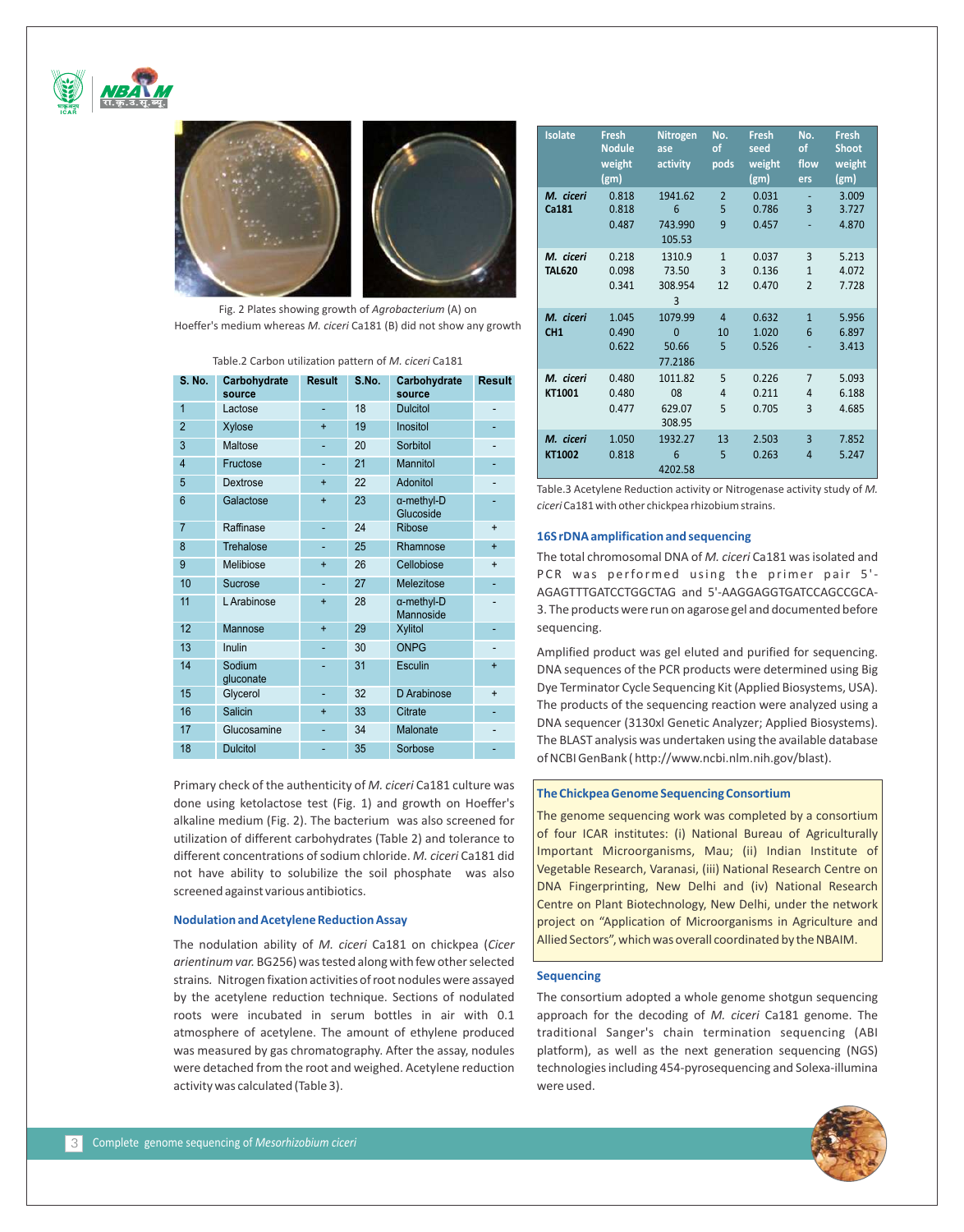

#### **ABI Sanger Sequencing**

Whole genome shotgun plasmid library as well as large fragment fosmid library was prepared. Both small insert (2-4 kbp) plasmid library (Fig.3) and large insert (35-42 kbp) fosmid library (Fig.5) were sequenced with Sanger sequencing. A total of 11310 transformed small insert plasmid clones and 19x96 fosmid clones with large fragments (35-42 kbp) were prepared. Total 9600 reads were obtained from 4800 short fragment insert clones sequencing by Sanger method. These sequence reads were having paired ends of good quality. After Sanger sequencing 4000 kb sequence was generated (Fig. 8).



Fig. 3 Amplification of short fragment inserts with M13 consensus primes; Lane M: 1 Kb DNA Marker, Lane 1-36 is amplified product from *M. ciceri* Ca181

#### **454-FLX Pyrosequencing**

About 3.7 million reads (12 billion bases) of raw sequence reads were obtained by complete run of 3.5 picotitre plates of FLX-454-pyrosequencing technology with quality value from range 40-64 (Fig 4). FLX library contains fragment size of 400 to 800 bp. Sequence data generated from 454 sequencing was assembled by Newbler Assembler in 47 large sequence contigs (Fig. 7) with the estimated genome size of 6.4Mb and 202X depth coverage of genome (Table 5).



Fig 4 Quality value bars of 454 - FLX Pyrosequencing reads



Fig. 5 Lane M - λ *Eco*RI/*Hin*dIII marker, Lane 1 - pCC2FOS cloning vector (8.2 kb), Lane 2-11 - Fosmid DNA isolated from randomly picked fosmid clones of *M. ciceri* Ca181*.*

#### **Solexa-Illumina Sequence**

A single run of Solexa sequence data were assembled using Velvet software. The Velvet software (Table 4) uses de-Bruijn graph algorithms, which is considered to be most effective algorithm for *de-novo* assembly. However, to be on the safe side, we chose to use Velvet 0.7; as it is stable; whereas, Velvet 1.0 has been modified to include comparison with a reference genome as well for reference assembly and unlikely to be stable.



Fig. 6 Contigs coverage and length range from the assembly of Solexa-illumina sequencing data by Velvet Assembler

| No of input Sequences       | 13477268 bp       |
|-----------------------------|-------------------|
| No of contigs in assembly   | 562               |
| No of nucleotides assembled | 6437289 bp        |
| Minimum contig size         | 109 <sub>bp</sub> |
| <b>Maximum contig size</b>  | 119105bp          |

Table 4 Assembly statistics of Solexa illumina sequencing data of ABI Sanger Capillary Sequencing

#### **Genome Assembly**

About 12 billion sequences have been generated by 454 pyrosequencing, 1.2 GB by Solexa-illumina and 4000 Kb by Sanger Sequencing. After assembly and merging of 454 and Solexa sequence data total 23 large contigs were made and further assembly using fosmid end sequence data resulted in nine scaffolds having 16 contigs, and 7 contigs are remained unassembled (Table 8). These 23 contigs make up total 6.79 Mbp of finished genome sequence. The scaffold sequences were annotated by different methods available for Genome and genes annotation.

| <b>Total number of bases</b>   | 1276598312 (12 Billion b) |  |  |
|--------------------------------|---------------------------|--|--|
|                                |                           |  |  |
| <b>Number of aligned bases</b> | 1276598312 (12 Billion b) |  |  |
| <b>Number of Aligned reads</b> | 3742907(3.7 Million)      |  |  |
| Number of assembled reads      | 3714101                   |  |  |
| <b>Total Number of contigs</b> | 52                        |  |  |
| Large contigs                  | 47                        |  |  |
| Largest contig size            | 757621 (0.7 Mb)           |  |  |
| Average contig size            | 137246 (0.13Mb)           |  |  |
| Genome size                    | 6471179 (6.4 Mb)          |  |  |
| <b>Coverage Depth</b>          | 202X                      |  |  |

Table 5. Statistics of the Assembly from 454 sequencing data of *M. ciceri* Ca181

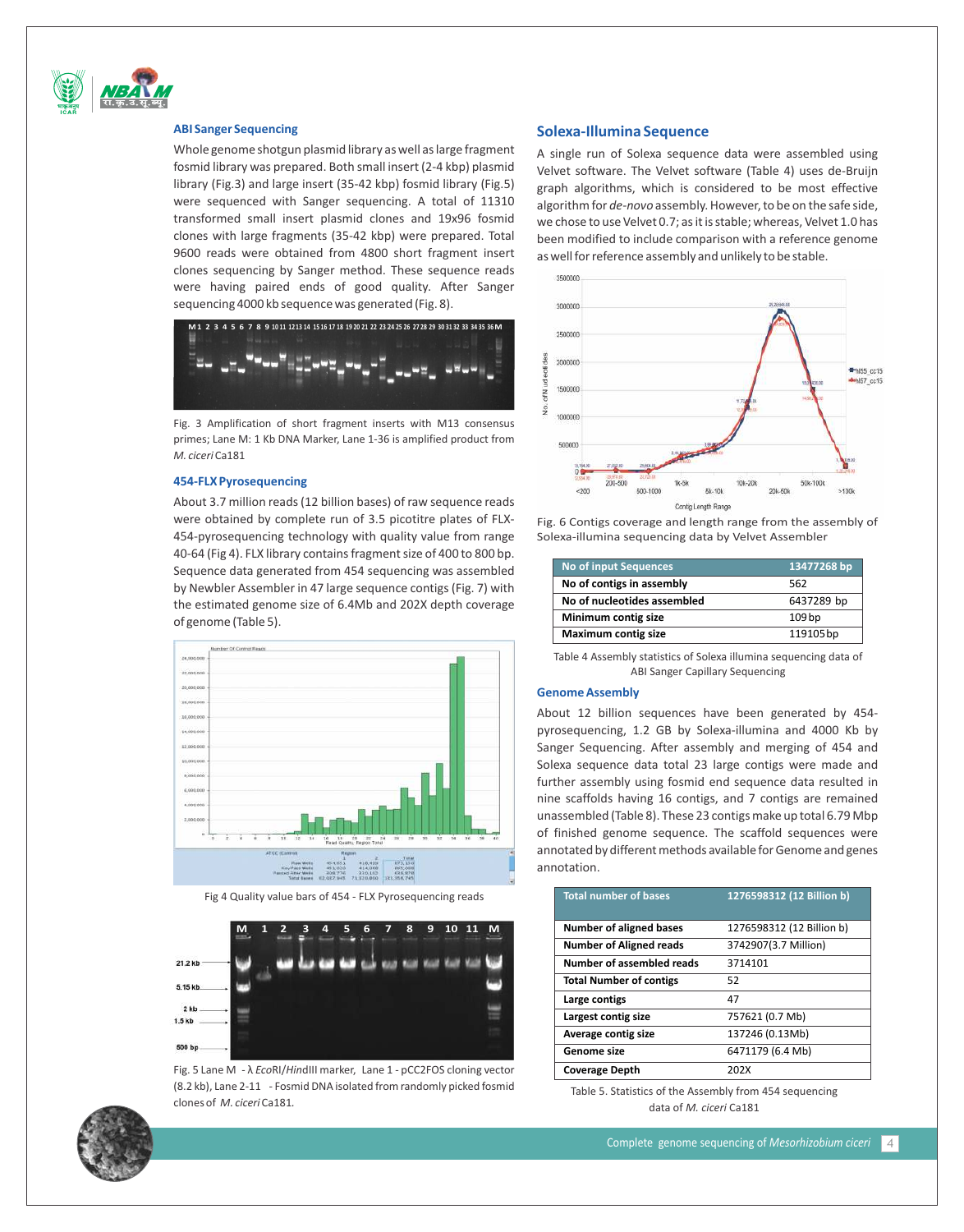

Fig. 7 Consensus contigs generated and its similarity and differences with the individual sequence reads after *de novo* Assembly of 454 sequencing by De novo Assembler. 1, 2, and 3 represents the number of bases and their repeats at a particular position

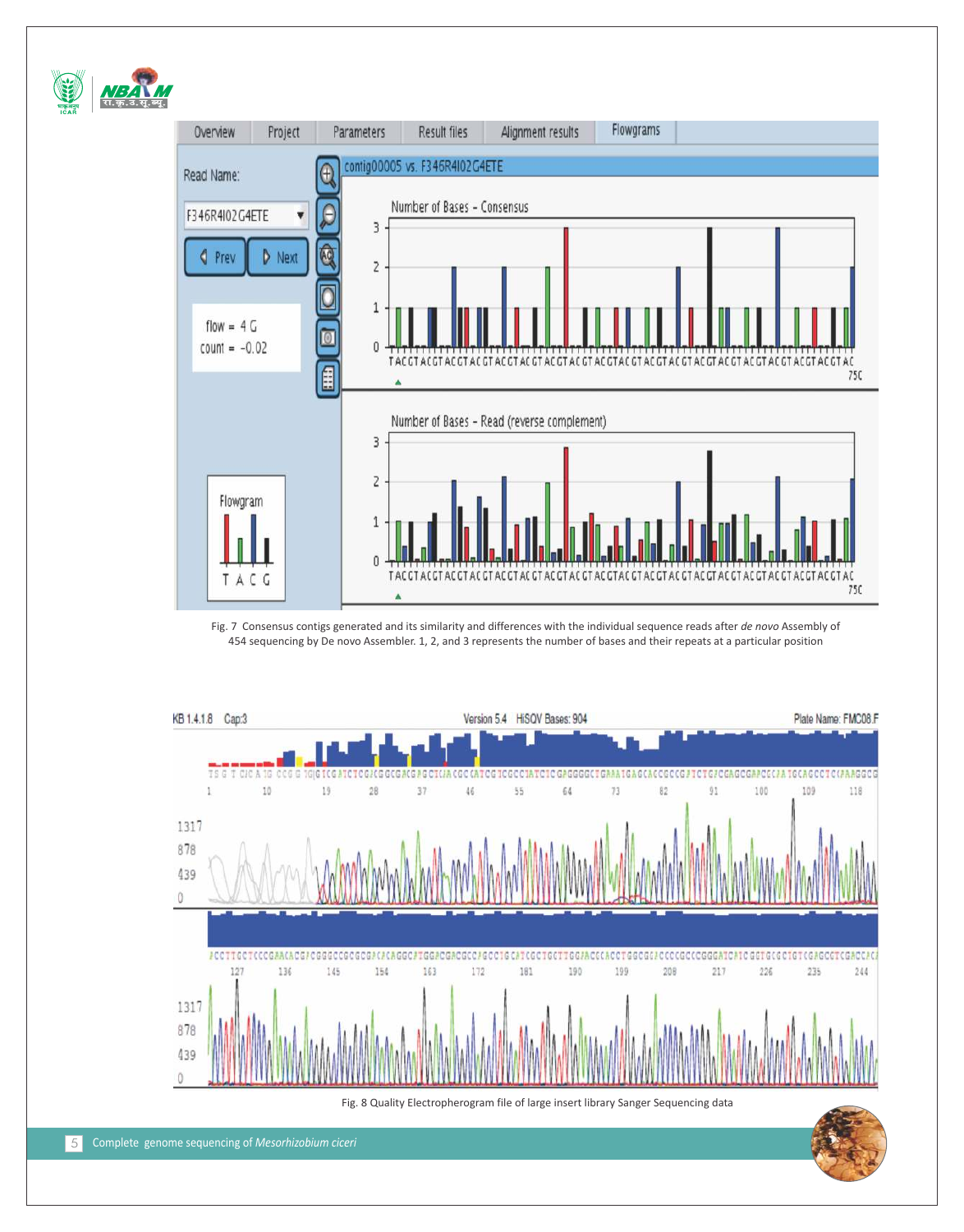

#### **Annotation and Analysis**

After the annotation of genome sequences 6742 genes in 4116 transcriptional units were predicted and searched for the functions they perform in *Mesorhizobium ciceri* Ca181 (Fig. 9). Most of genes belong to known functional categories and about 1934 genes are involved in physiological functions, 184 genes in stress management, 1268 genes in transportation, 179 genes in contig\_22 790 DNA synthesis and repair and 1532 genes were for hypothetical proteins (Fig. 11). Total 34 genes are involved in nitrogen fixation but functions of about 601 genes are still unknown and may be unique to *M. ciceri* Ca 181 (Fig. 12).





Fig. 10 Distribution of Genes in the Genome of *M. ciceri* Ca181

| <b>Type</b>                          | <b>No. of Genes</b> |  |  |
|--------------------------------------|---------------------|--|--|
| <b>Physiological Traits</b>          | 1934                |  |  |
| <b>Stress Response</b>               | 184                 |  |  |
| <b>Transportation</b>                | 1268                |  |  |
| <b>Protein Synthesis</b>             | 523                 |  |  |
| <b>Nitrogen Fixation</b>             | 34                  |  |  |
| <b>Hypothetical</b>                  | 1532                |  |  |
| <b>DNA Synthesis &amp;</b><br>Repair | 179                 |  |  |
| Growth &<br>Development              | 21                  |  |  |
| Unclassified                         | 465                 |  |  |
| Unannotated                          | 602                 |  |  |
| TOTAL                                | 6742                |  |  |

Table 7: Annotation categories of genes predicted in the *M. ciceri* Ca181 Genome



|   |                   |         | <b>Genes</b> | <b>Units</b> |
|---|-------------------|---------|--------------|--------------|
| 1 | Scaffold -01      | 4160774 | 4284         | 2615         |
| 2 | Scaffold -02      | 1154896 | 1166         | 36           |
| 3 | Scaffold -03      | 952708  | 944          | 654          |
| 4 | Scaffold -04      | 199993  | 202          | 18           |
| 5 | Scaffold -05      | 43706   | 46           | 29           |
| 6 | Scaffold -06      | 41138   | 45           | 73           |
| 7 | Scaffold -07      | 29918   | 28           | 124          |
| 8 | Scaffold -08      | 16195   | 15           | 567          |
| 9 | Scaffold -09      | 12846   | 12           | 2586         |
|   | <b>Total Size</b> |         | 6742         | 4116         |

Fig .9 Pipeline for gene prediction and annotation in the genome

**Transcription**

Table. 6 Scaffolds and their size in base-pairs and number of predicted genes per scaffold

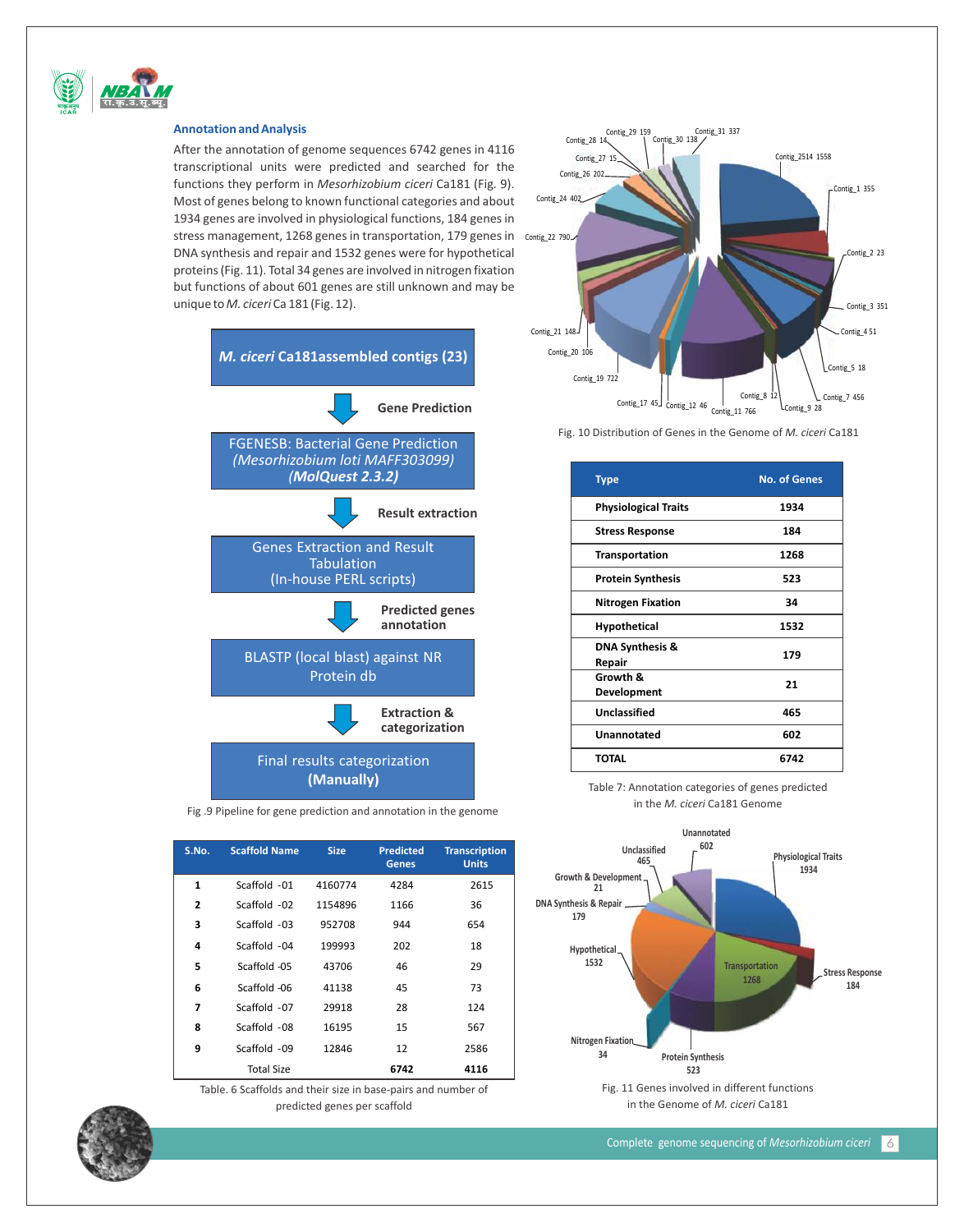

Fig. 12 Important functional clusters of genes of the *M. Ciceri* Ca181 Genome

|   | Total Contigs used for gene prediction | 23 |
|---|----------------------------------------|----|
|   | Total no of gaps                       | 22 |
| з | Total no of gap filled                 | 16 |
|   | Total no of scaffold                   |    |
|   | Total no of gap remaining              |    |

Table 8. *S*ummary details of Assembly of Genome of *M. ciceri* Ca181

#### **Comparative Genome Analysis**

The genome sequence of *M. ciceri* Ca181 was compared with a recently published sequenced *M. ciceri* biover biserrulae and earlier published *M. loti* sequence for similarity search*,* which exhibit only 32% similarity with *M. loti ,* while 51% similarity was recorded with *M. ciceri* biserrulae.

#### **Conclusion**

The genome database of *M. ciceri* Ca181 will be useful for comparative analysis with other bacterial genomes*,* and discovery of genes responsible for agronomically useful traits such as competitiveness, stress tolerance, nitrogen fixing ability and growth promoting activity etc. The ongoing AMAAS genomics project will now focus on the gene discovery (functional genomics) aspects and will help Indian Agriculture bio-fertilizer programmes in the following ways:

- Improving the ability of Rhizobium strain to fix nitrogen and thereby resulting in decrease use of chemical fertilizers. l
- Enabling the strain to thrive and fix nitrogen under adverse conditions such as saline, alkaline and acidic soils as well as drought and water logging conditions.  $\bullet$
- Improving the ability of the strain for better adaptability in soil to outcompete native soil microbial population. l
- Improving soil fertility by improving its ability to neutralize the nitrate toxicity, phosphate solubilization and other plant growth promoting activities besides fixing nitrogen in the root nodules. l
- Help to make a good microbial bio-fertilizer to enhance crop productivity.  $\bullet$

#### **Research Groups :**

# **National Bureau of Agriculturally Important Microorganisms, Mau**

D. K. Arora, Director, NBAIM, Mau A. K. Saxena, Principal Scientist (8/2006-5/2009) Rajeev Kaushik, Senior Scientist (8/2006-6/2010) A. K. Srivastava, Senior Scientist Ram Nageena Singh, RA Preeti Shahi, SRF Anu Sharma, SRF Raghvendra P. Singh, SRF Avanika Singh, SRF Dharmesh Singh, SRF (2006-2007) Rinku Singh ,SRF (2006-2007)

# **National Research Centre for DNA Fingerprinting,**

**New Delhi**

K. V. Bhat, Principal Scientist Rakesh Singh, Senior Scientist Ambika Gaiakwaad, Scientist Ratna Kumari, SRF Deepali Sharma, SRF

# **Indian Institute of Vegetable Research, Varanasi**

Major Singh, Principal Scientist Avinash Rai, SRF Akhilesh Kumar, SRF

# **National Research Centre for Plant Biotechnology,**

# **New Delhi**

N. K. Singh, National Professor T.R. Sharma, Principal Scientist Jasdeep Padaria, Senior Scientist L.R. Kashyap, Principal Scientist (2006 to June 2008) Aqbal Singh , Principal Scientist (2006 to May 2009) Sarvjeet Kaur, Principal Scientist Kanika, Scientist Ritu Rai, Scientist (2006 to Jan 2008) Tripti Dogra, SRF Sujata Chauhan, S.R.F. (2006 to Feb 2009) Anupama Priyadarshini, SRF Ajay K. Mahtoo, RA Deepak K. Gupta, RA Vivek Dogra, SRF